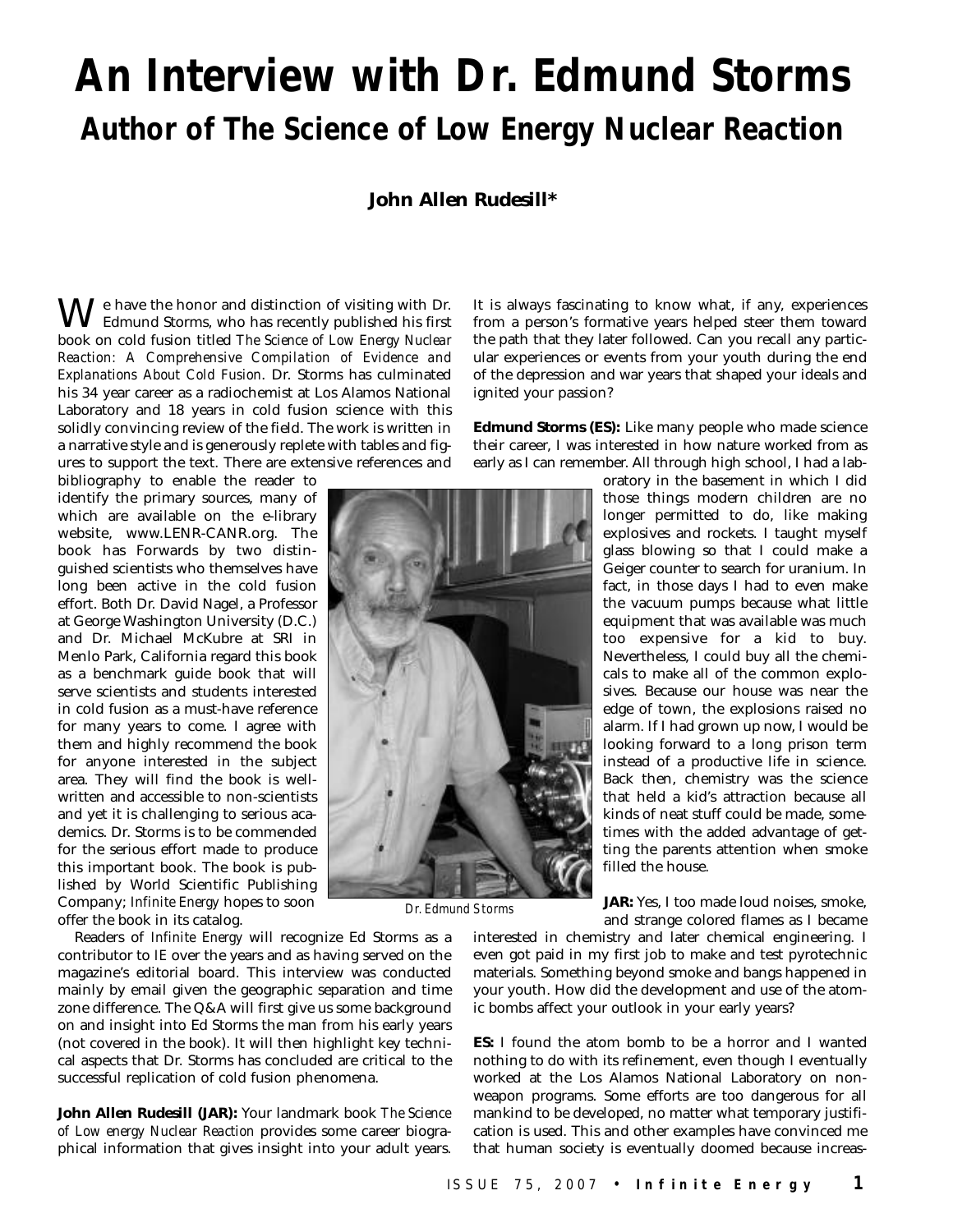ingly lethal weapons will be developed under one pretense or another. Mentally corrupt people will find reasons to use them for what seem to be good reasons at the time. I have no doubt that cold fusion will be used to enhance the power of weapons, but meanwhile it can do some good for mankind. Therefore, we in science can only expect to make life temporarily better for ourselves and each other because we need more energy, yet every energy source has the potential to destroy.

**JAR:** You have made a very clear and powerful statement against WMD's and in particular nuclear devices. I tend to agree with the inevitability of such weapons being misused despite any of our most passionate efforts to prevent this from happening. What was the main reason you chose a Ph.D. in radiochemistry, given your aversion to nuclear weapons given in the previous answer?

**ES:** I got interested in radiochemistry only because I was interested in studying under Prof. Kennedy at Washington University (St. Louis). He started the field of radiochemistry and was a great teacher with ideas well beyond the field. The

field became even more interesting to me when weapon testing dumped a lot of radioactivity on St. Louis. Ordinary people had no idea what was happening to their environment and bodies. My studies gave me a much better idea of what to fear and what to ignore.

**JAR:** During your early years at LANL in the late 1950s, did you ever imagine that there might be some remarkable, even astounding possibilities for peaceful fusion energy and further that you would become an important participant?

**ES:** Neither I nor anyone I know had any idea such nuclear reactions were possible. Yet, many people at LANL tried to make the claims work once they heard about the

claims of Fleischmann and Pons. I, and a few others, succeeded, which gave us a reason to continue our studies. Once I was sure the claim was real, I knew it would have a great effect on my life as well as on society. However, I'm sad it took so long and that the energy problems had to get so serious before people woke up. In addition, the field has been good to me in the interval by giving me something worthwhile to do after I retired from LANL. Other people who tried to stay in the field have not been as fortunate.

**JAR:** From my own experience, I remember moving from development to research at W.R. Grace in 1987 and very quickly becoming involved in the race to make samples of the exciting new ceramic high temperature superconductor YBaCuOx 123. My colleagues and I invented a rather elegant process to make the ceramic powder and we sent samples all over the world. This was exciting compared to our more pedestrian catalyst research. Then in 1989, Pons and Fleischmann made their historic announcement at a press conference claiming cold fusion. At that time, Grace had a competent electrochemistry group and one scientist put together a FP cell and turned on the DC. It didn't take long before a radiation alarm was triggered, causing a building evacuation. No more work was allowed after that even though the radiation alarm was probably false. You have described in your book some of the events at LANL in the wake of P&F. What was it like for you at LANL when the F-P announcement came out and how did that change your career path at the lab?

**ES:** After the F-P announcement, LANL changed and became a very exciting place to work for a short time. Once the claims could not be easily replicated, unimaginative managers and politicians took over. At the same time, the DOE was applying mindless rules to all work. As a result, a large fraction of the lab retired when they were given a bonus for leaving. Typically, the people in charge were surprised and had to hire many back as consultants, myself included. Eventually, Carol and I completed a house in Santa Fe containing a cold fusion laboratory, which made even working part-time at LANL unattractive. Seeing how poorly the present laboratory has been treated by the government, I'm glad cold fusion came along when it did.

> **JAR:** It is now more than 18 years since that F-P eventful announcement and the world has gone through many changes with the obvious overuse of resources by the growing human population and our appetite for better living conditions. How has your ongoing involvement in cold fusion and low energy nuclear reactions shaped your priorities and values over the last two decades?

> **ES:** Studying and researching cold fusion has become my full-time job. Thanks to skeptics, competition for this job has not been high, making my small efforts significant. So, thanks to the skeptics, I have something to keep me busy. For this, I'm thankful.

**JAR:** It is now ten years since we met at the first energy conference I ever attended in May of 1997 hosted by ANE (Association for New Energy) as I recall in Denver, Colorado. It was kind of comical that myself at 6'7" and you nearly the same height were standing together with Chip Ransford who is about 6'2" and we were clearly the tallest fellows there. We have become friends over the years and I have enjoyed our wide ranging conversations. It is sobering that ten years later the hope that was evident in many of the technology areas is still not realized in actual commercial hardware despite the tireless efforts and sacrifice of many devoted individuals. Do you feel at this point like a man on a mission regarding getting the low energy nuclear reaction technology out of the neonate care and into the mainstream commercial pipeline?

**ES:** I have no mission except to get out of bed without too much effort and challenge my mind in the lab. Society will find cold fusion when the need is greater than the ignorance. Even then, the idea will be fought by established energy industries. I can only provide the facts, rather like scat-

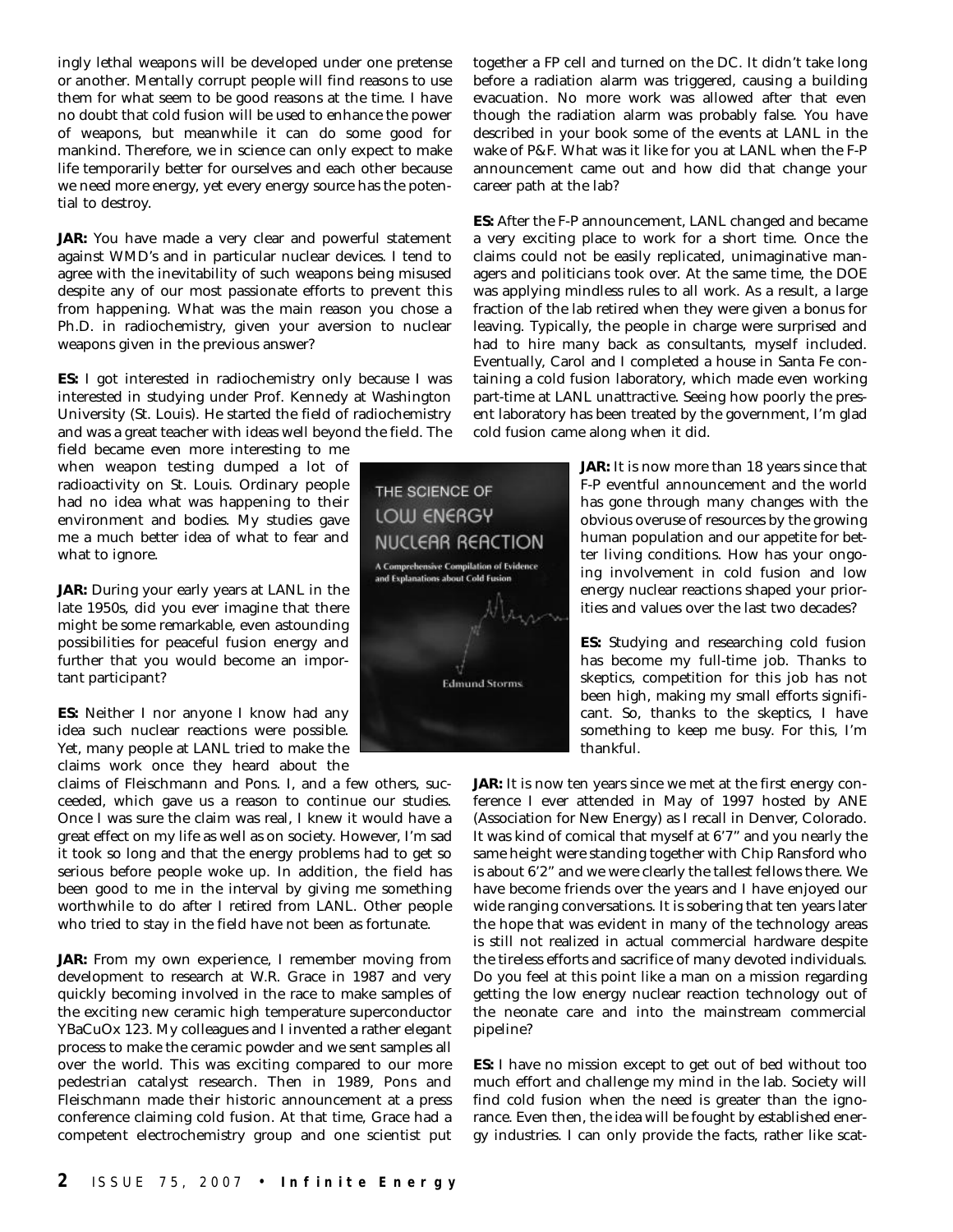tering seeds with a hope that some will take root. Unfortunately, land in the U.S. is covered by rocks allowing only a few seeds to grow. I'm too old to remove the rocks, so I just keep throwing seeds.

**JAR:** I see from your answer to the last question about a mission in regard to cold fusion that you don't see yourself advocating for the acceptance and development of the technology at least in the vocal and ardent fashion of a Gene Mallove, whose influence continues on through his writings and *Infinite Energy* magazine. So let's explore what message(s) you intend for the reader to get through reading your book. Is it reasonable to say that you expect the reader to be convinced that cold fusion is real and that considerable data exists to support that conclusion?

**ES:** The book was written mainly to show the reality and to help people investigate the subject. I have no idea whether the effect can be made practical or not. It is premature to expect a practical application and unwise to promise such a result. Nevertheless, I think the probability that cold fusion can be made practical is so high that serious effort is warranted. Meanwhile, the need for clean energy has become so great, all possibilities need to be explored.

**JAR:** In a recent conversation you made an analogy that describes the main challenge in doing cold fusion and low energy nuclear reaction experiments. Using geography as an analogy, you commented that if the nuclear active environment was the Empire State Building most experimenters would miss it because they do not know what city it is in! This means that well-designed and conducted experiments often saw no evidence of LENR or CF because the parameter space explored was in the wrong city by analogy. Would you give the reader some highlights from your book that summarize how 18 years of collective work has narrowed the parameter space toward more consistent hits on the "Empire State Building"?

**ES:** This is a materials science problem, not a physics problem. Instead of asking what mechanism makes the effect happen, we need to ask what environment is required. A number of methods have been found to work. A search needs to be made to discover what environment is common to these methods. I believe the environment must contain certain critical elements, but unexpectedly palladium is not one of them. Obviously, the environment with its critical elements is rare, although it is occasionally created by chance. The challenge is to increase the probability to 100%. Once the environment has been created, the mechanism works automatically without any additional encouragement. Just like fire, it is not necessary to understand the chemical mechanism to make material burn. An ignorant person only needs to make a spark and nature does the rest.

**JAR:** Much of your book reviews the challenges of both properly measuring heat via calorimetry and detecting nuclear reaction products. Do you think the methods you describe and reference can finally convince the more objective skeptics that measurement issues are beyond reproach?

consistent that disagreement about the reality would have vanished long ago in any other field. Only the psychological issues prevent acceptance in this field. Too many people will have to admit they were wrong about an important subject. In addition, some small-minded people find the field to be such a good way to describe poor science that they can not give up the metaphor cold fusion has become.

**JAR:** You chide the pathological skeptics as being the alter ego of those who conduct pathological science. Another very important part of your book examines some of the more promising mechanisms proposed to explain how cold fusion takes place. You compare the mechanisms on their ability to explain the most observations. Can you summarize why the Mills hydrino or in this case deutrino particle is an essential part of the cold fusion mechanism according to your view?

**ES:** Several essential conditions must exist before LENR can occur and be consistent with the "normal" behavior of nature. A source of energy is required along with a mechanism to cause it to concentrate on a few atoms. Common experience and the Second Law of Thermodynamics stand in the way of such a mechanism. In addition, this mechanism must overcome or neutralize the Coulomb barrier. Adding to the problem, this mechanism must be so efficient that it can permit rates in excess of over 1012 reactions/sec, while producing a variety of nuclear reactions involving deuterium or hydrogen with atoms having a high atomic charge. Only the Mills hydrino mechanism has all of the necessary features combined into one theory. In other words, LENR requires the existence of something having the basic features of the hydrino. The hydrino forms by an exothermic reaction, which avoids the problem of spontaneous concentration of energy. Its formation can place an electron near the nucleus where it can shield the positive charge of the hydrogen or deuterium nucleus. And it requires the presence of a rare catalyst, which accounts for the unique feature of the environment that makes the process so hard to replicate. A person only needs to believe the hydrino is real and cold fusion starts to make sense.

**JAR:** It is curious that Mills in his early hydrino work acknowledges the potential for facilitating fusion and yet he made a clear effort to separate himself and his technology from the cold fusion camp perhaps to avoid the attacks from the hot fusion critics and skeptics. As a result, he has had ample sustained funding to develop his discoveries and ideas and he also has his own cadre of skeptics and critics. Do you think it is time to initiate a dialog with Mills to appeal for his help in understanding the behavior of hydrinos and deutrinos in the nuclear environment?

**ES:** I think having a dialog with Mills would be very worthwhile. He realized his theory could be applied to LENR many years ago, but decided not to get involved with the field. I think he was wise because a two front war is seldom won by the defender. It would be ironic if his generally rejected theory would be the long-sought explanation for the generally rejected idea of LENR.

**ES:** The evidence is now so overwhelming and internally

**JAR:** I have known Mills since 1999 and we have had a num-